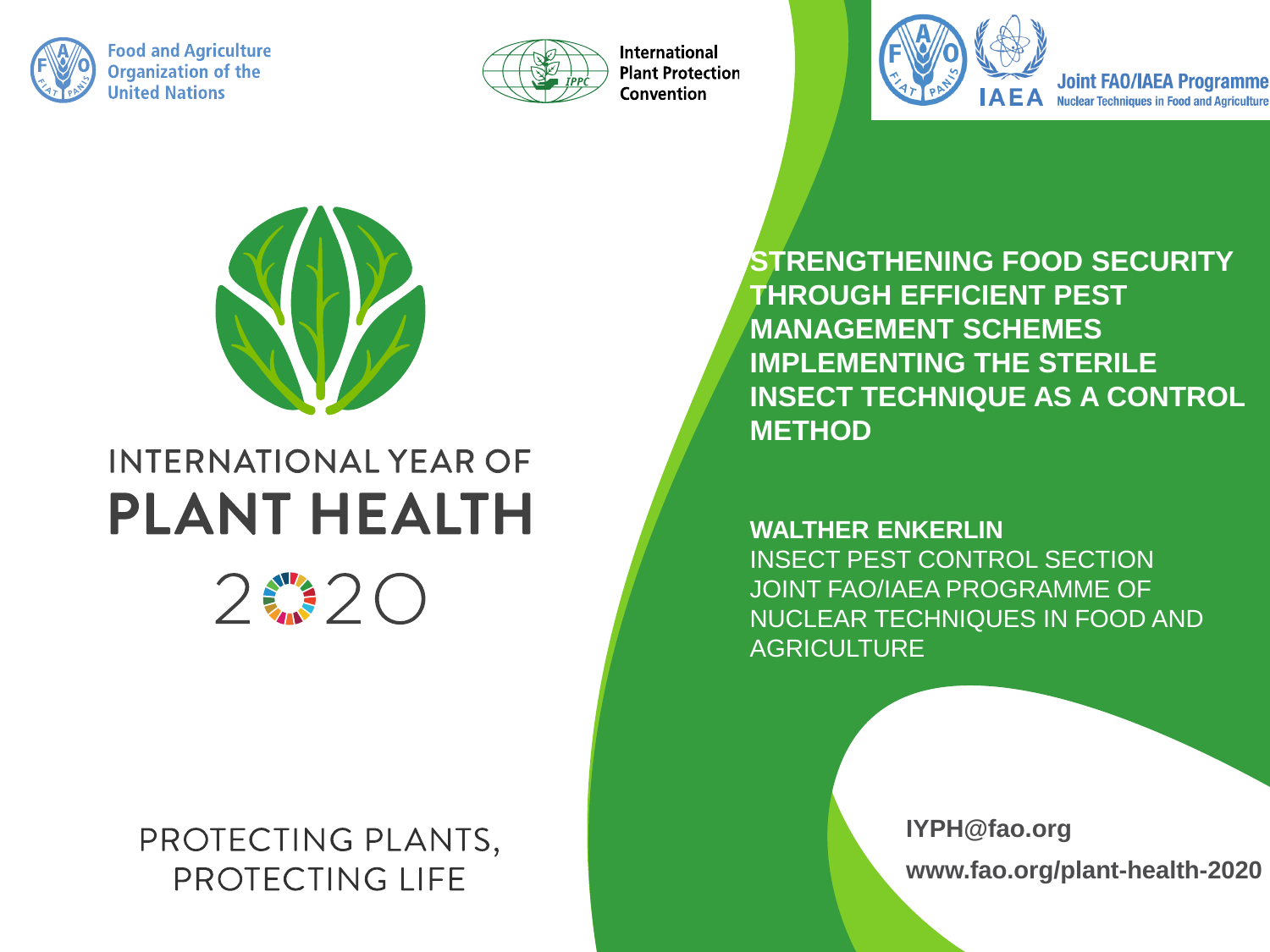





**International Plant Protection** Convention

One of the main obstacles to food security and safety and poverty reduction in the Latina America and Caribbean Regions is the presence of native and invasive quarantine fruit fly pests.



# **THE PROJECT**

- The project aimed at increasing fruit and vegetable production in the Latin American and Caribbean region
- This is possible through effective fruit fly control and increased compliance with International Standards of Phytosanitary Measures (ISPMs) to facilitate access to domestic and international markets
- Effective fruit fly control is achieved using Area-wide Integrated Pest Management (AW-IPM) that includes the Sterile Insect Technique (SIT)
- With this approach, it is possible to establish fruit fly free areas as well as fruit fly low prevalence areas, in a systems approach
- The project builds capacity to early detect and rapid response to the incursion of invasive quarantine fruit fly pests.



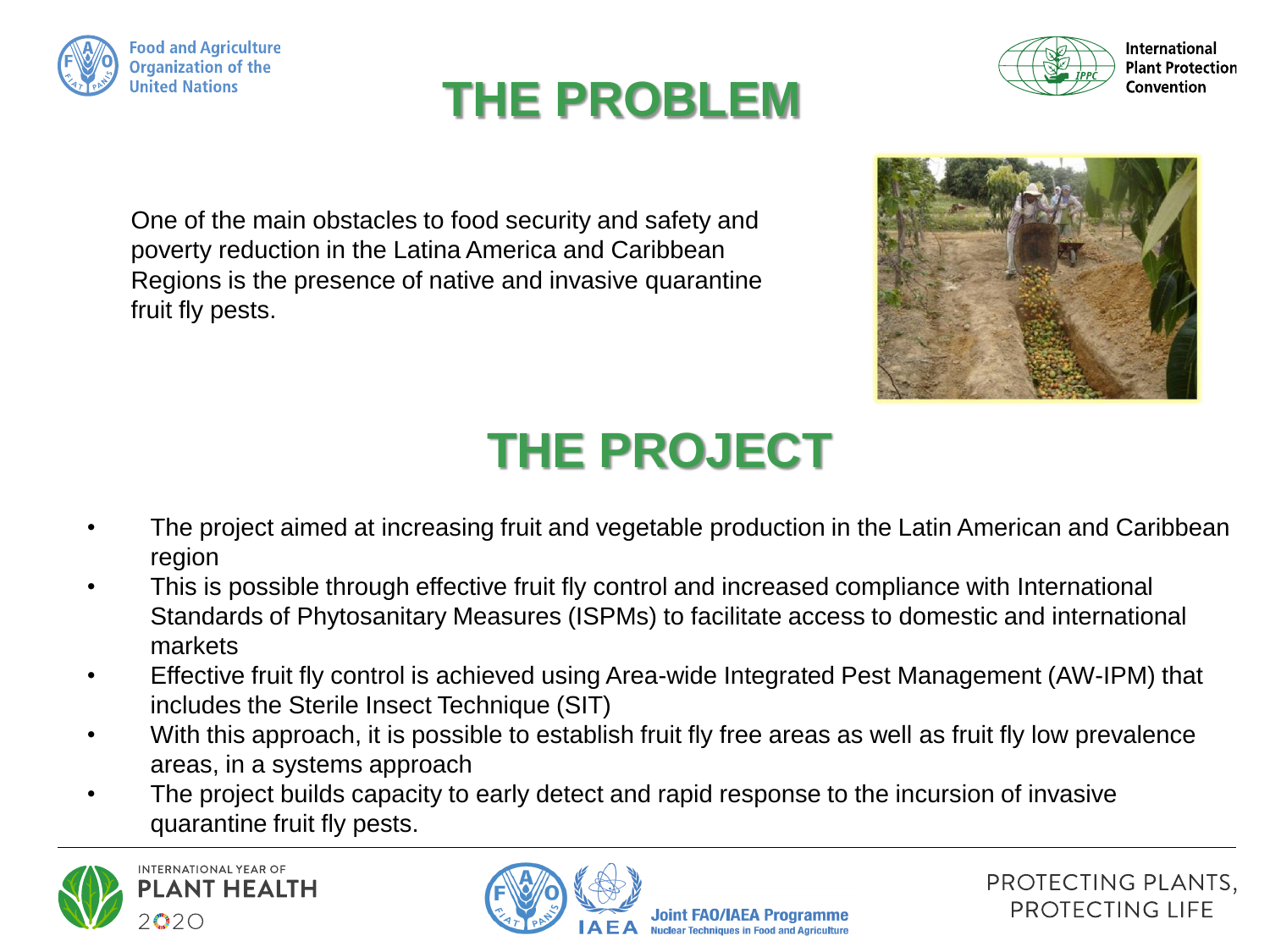



**International Plant Protection** Convention

### **THE IMPACT**

#### **Establishment of Surveillance Systems**

- 90% of the participating Member States with surveillance systems against fruit flies strengthened
- 284 total number of new risk sites implemented where traps have been placed with1669 total number of new traps
- Preventing introductions of quarantine fruit fly pests protects billions of US dollars in agricultural products.

#### **Opening of Export Markets Through the Establishment of Risk Mitigation Schemes**

- Through phytosanitary measures 5 new areas were declared fruit fly low prevalence areas and 14 bilateral agreements for fruit exports were subscribed
- This includes pitahayas (dragon fruit), goldenberries (uchuva) and tree tomato from Ecuador to the USA, melons from Honduras to Taiwan and Mexico and melon from Brazil to China and mango to South Africa and South Korea.







Joint FAO/IAEA Programme **Nuclear Techniques in Food and Agriculture** 

#### PROTECTING PLANTS, PROTECTING LIFE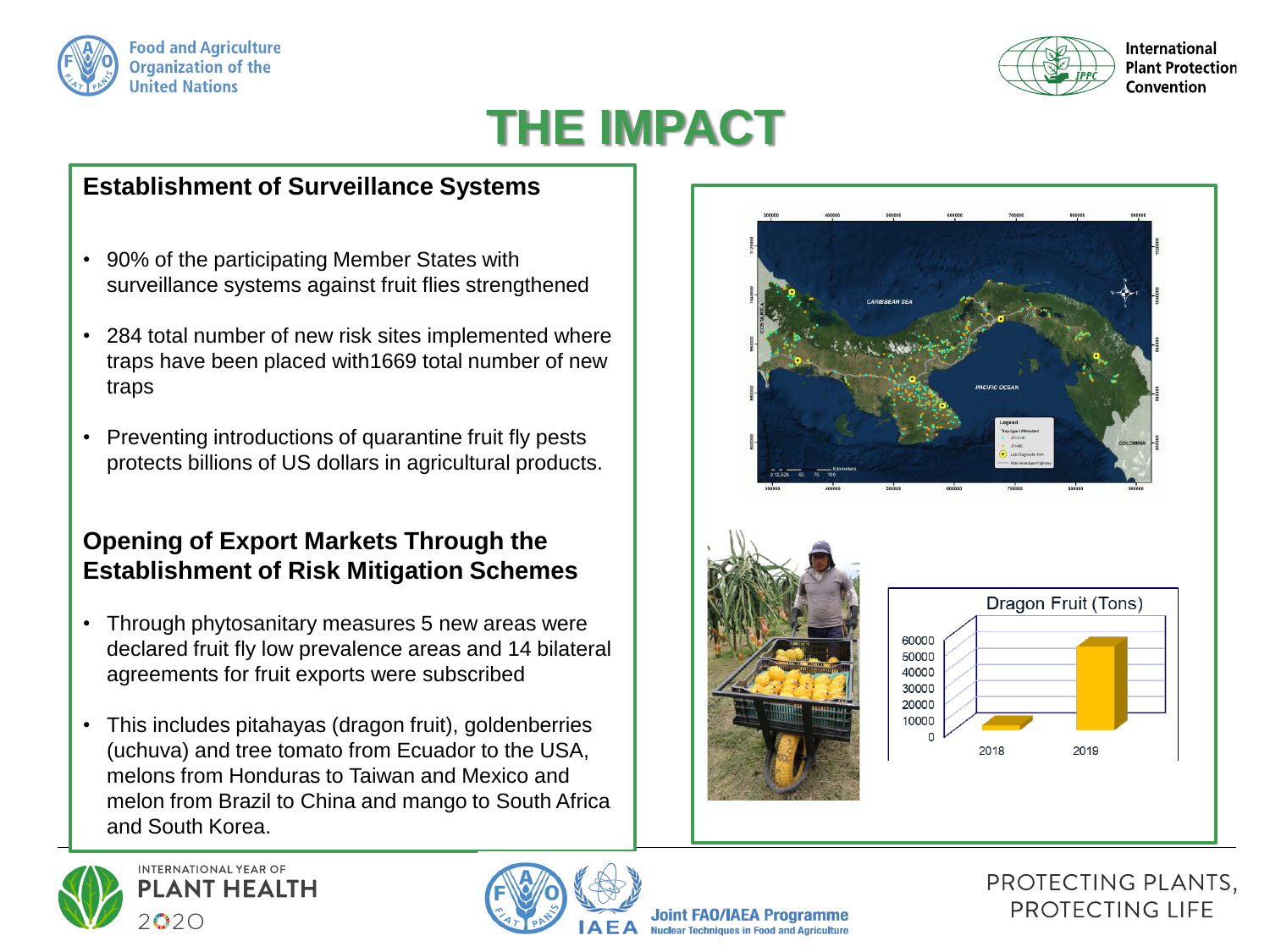



### **THE IMPACT**

#### **Support the Eradication of the Mediterranean Fruit Fly from the Dominican Republic**

- An extensive outbreak of the Mediterranean fruit fly was declared eradicated from the Dominican Republic in July 2017
- Export market reopened, thus, recovering the export levels from before the pest outbreak including the US \$40 million worth of horticultural produce that had been lost
- 4 billion sterile flies were used to eradicate the pest benefiting not only the horticultural industry of the country but protected the plant resources of the whole Caribbean Region.

#### **Support the Eradication of** *Bactrocera scutellata* **from Colima, Mexico**

- An outbreak of *Bactrocera scutellata* (Hendel) occurred in Manzanillo, Colima, Mexico and eradicated seven month later using the male annihilation technique (MAT)
- With this action and the strengthening of the trapping network, a total cultivated area of 473,000 hectares was protected with an estimated annual production of 11.3 million tonnes valued at US \$3.3 billion per annum.









Joint FAO/IAEA Programme **Nuclear Techniques in Food and Agriculture** 

PROTECTING PLANTS, PROTECTING LIFE